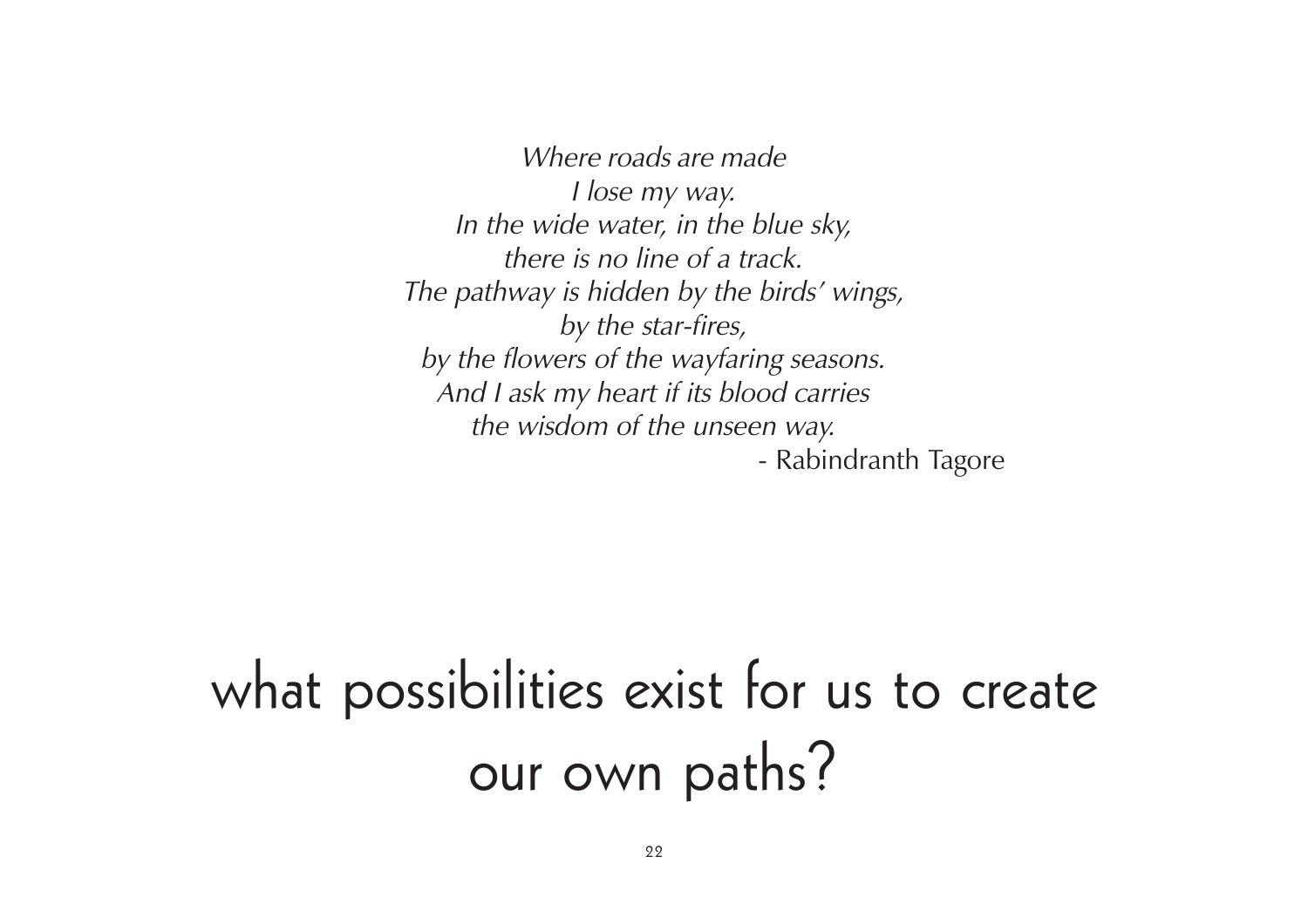

23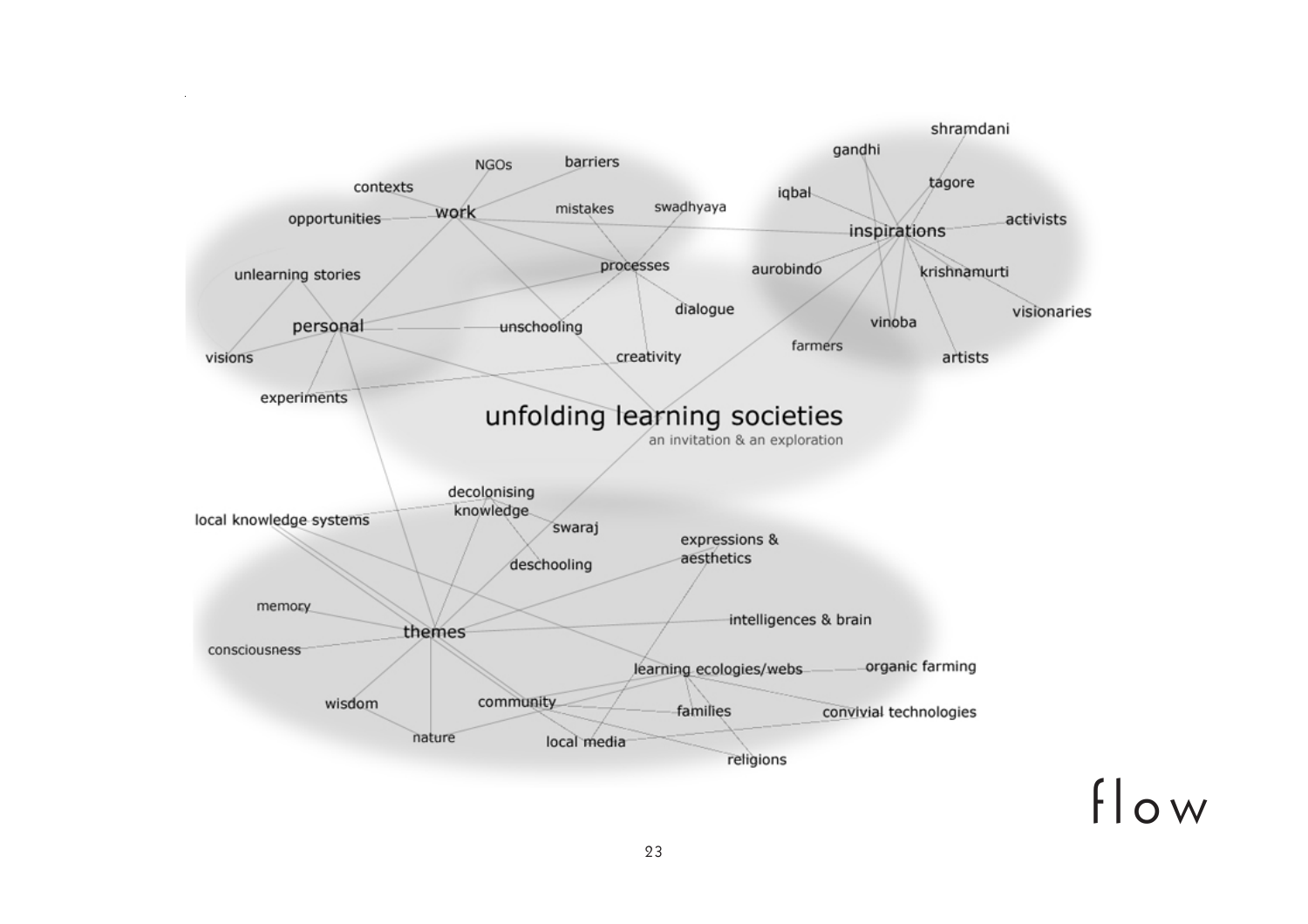Paris, 17 December 2002

Dear friends and co-creators of learning societies,

Life is full of surprises: some are wonderful and some are difficult to accept. It is wonderful that all of you have been able to make it to Udaipur to exchange about your experiences in unfolding learning societies, reflect on key issues and propose activities for the future. The focus this time is on South Asia, but there will be the wonderful opportunity to also share ideas with co-creators from Africa, the Arab region, Australia and North America.



On the other hand, we have to deal with the disillusioning news. Our friends from Pakistan did

not receive their visa. This is hard to accept. We are trying to move towards learning without frontiers while our world is still full of barriers preventing the free movement and interaction between people and countries. It is only somewhat consoling that at least we have been able to engage in a rich exchange via e-mail over the past few weeks, where we stepped across borders - not only in the geographic sense of the word - and started to become a learning community. We lived the beauty of learning together and I am sure, this process will continue in the future.

As I said in an earlier e-mail UNESCO was founded to promote peace in the minds of men through the exchange and construction of knowledge and experiences in the fields of education, science, culture and communication. Our collaboration with Shikshantar and all of you involved in the adventure of unfolding learning societies, shows our commitment to accompany the knowledge exchange and creation in this new area.

We see this initiative as part of the multiple efforts around the world of humanizing the current globalisation process. UNESCO and some of its civil society partners will participate in the next World Social Forum in Porto Alegre, a self-organising event, where thousands of activists and learners from around the world come together, because they believe that the creation of a different -- a better - world is possible.

The invitation letter mentioned the Collective Consultation of NGOs on Education for All, a group of about 500 civil society organisations involved in education around the world. The Collective Consultation includes a diversity of civil society organisations ranging from advocacy NGOs and coalitions to popular education networks, from actionresearch organisations to implementers of non-formal education programmes, from training institutions to associations involved in facilitating participatory

processes at local levels. There is a great commitment to the Dakar Framework for Action on Education for All, but also a deep concern about how to give more meaning to education and learning. We are hoping that the outcomes of the Conference can inspire and be shared with the network.

I trust that the Conference will become a symbolic moment in our search for ways and means to promote learning societies. Hopefully everyone will be involved, those who made it to Udaipur and those who did not.

I will be with you in spirit and look forward to listening to the story of "Once upon a time in Udaipur …"

With warm regards,

### Susanne Schnuttgen

Program Specialist

Focal Point, Collective Consultation of NGOs on EFA Basic Education Division, Literacy and Nonformal Education Section UNESCO, Paris, France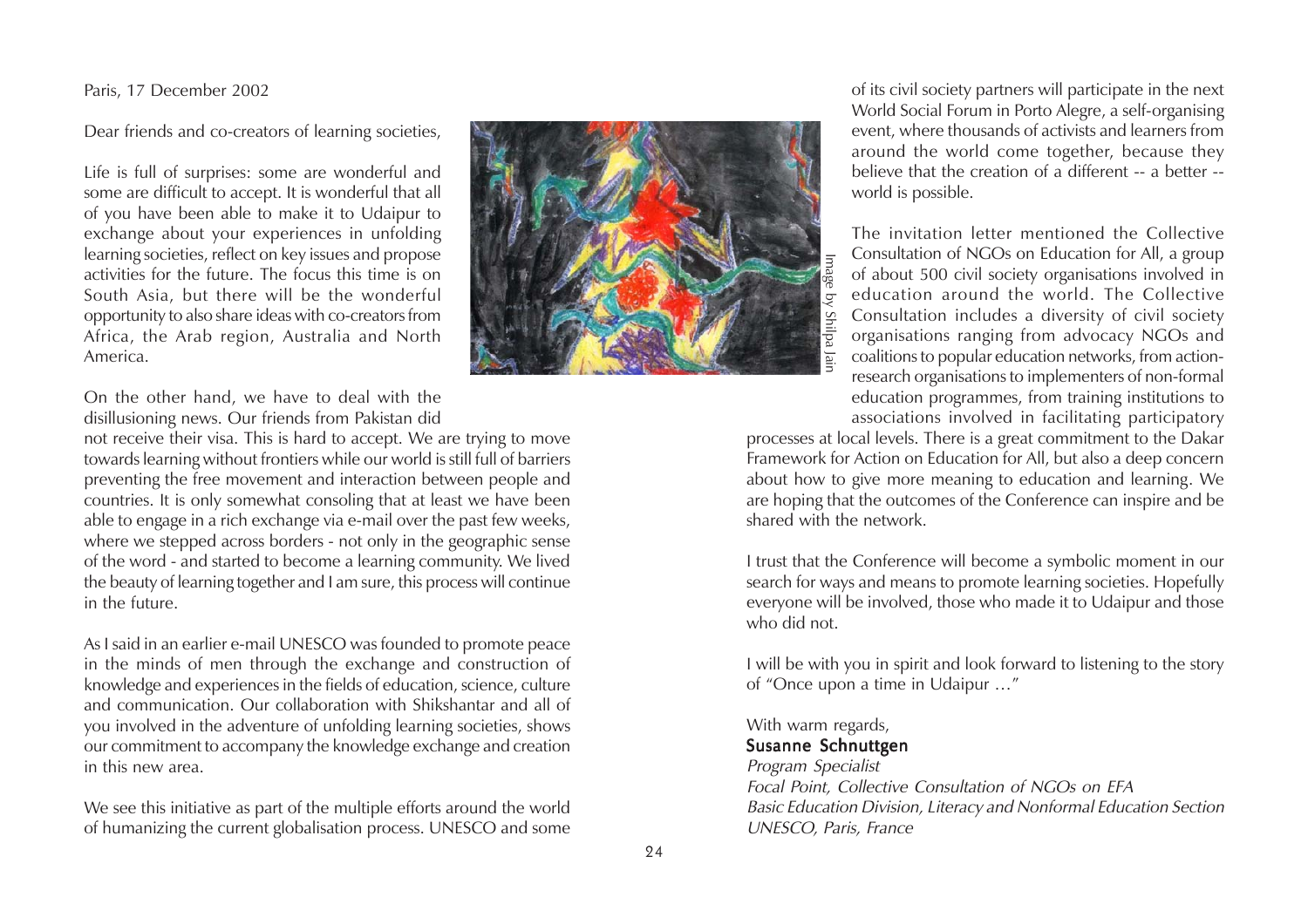

Path is made by walking on it and goals are reached by treading on new paths but we discover ourselves by just staying where we are for a minute still, reflective, pensive and patient lest the moment of intimacy with ourselves passes and we become just a tourist in this world instead, a traveler who came, conquered him/herself and left a little more silence a bit more subtlety and quite a lot of space for others to discover their paths.

- Anil Gupta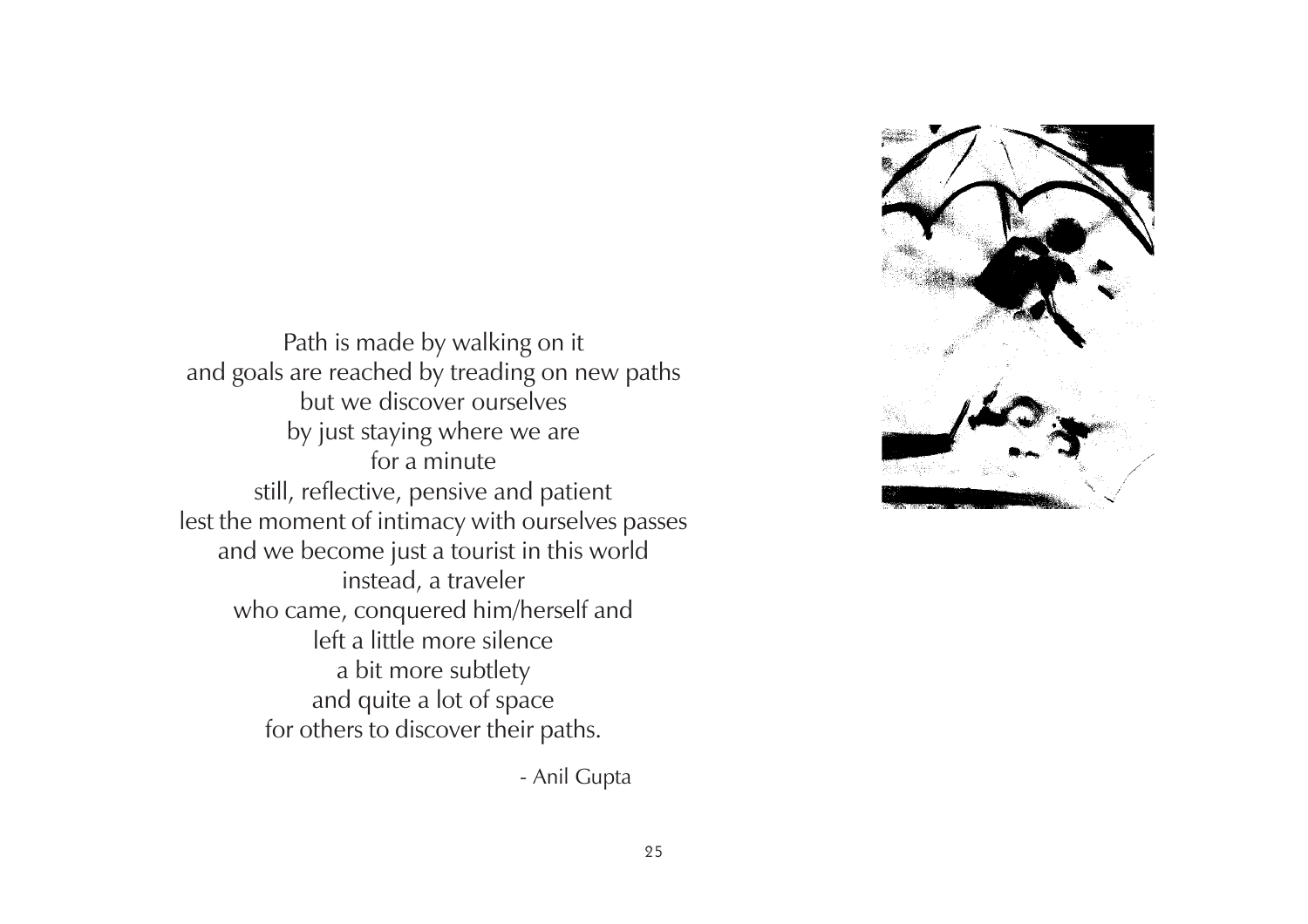

that takes place in our personal lives and in our work, and which connects to certain themes and inspirations. We envisioned this as a natural and dynamic journey, rather than as a linear and forced agenda.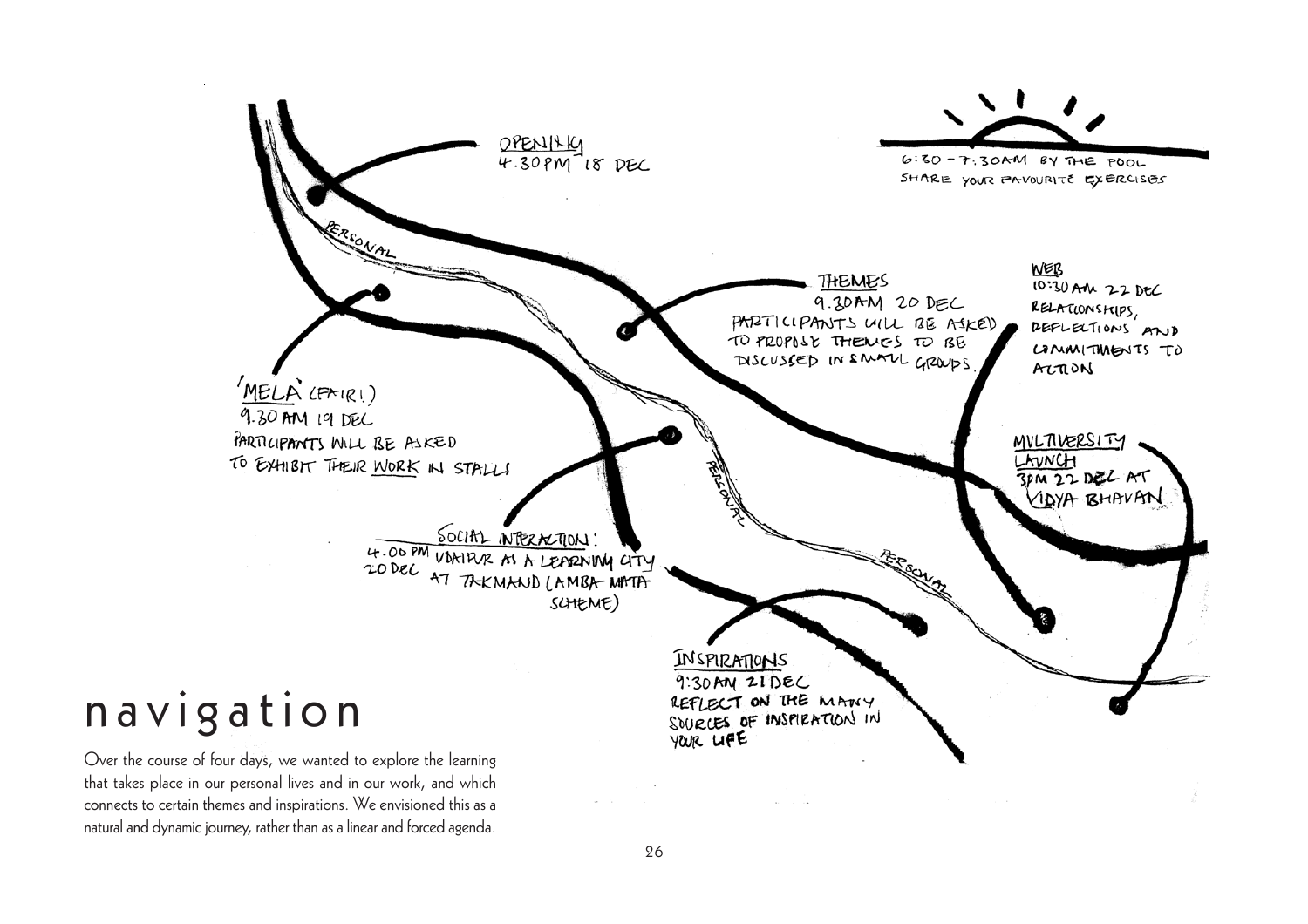### From Raj Sethia

Once upon a time when the lakes were filled with sparkling blue water and birds chirped to usher in a cheerful morning, and when little children had no fear and knew the art of smiling a lively group of young and young-at-heart people decided to meet in the beautiful city of Udaipur. They traveled from far and near, from different countries and cultures. They spoke different languages, wore different clothes, followed different professions and believed in different religions. Yet they were all SAME SAME and not DIFFERENT DIFFERENT.

It was a warm and sunny winter in the year 2002. And for almost a week people learnt from one other, they shared their experiences and raised new questions; they explored a new vision for the world that they deserved to live in. They dialogued and debated, played and read, sculpted, painted, sang and danced, they snored and beat drums... and even chased away a handful of tourists in the dark of the night, who preferred peace to the pace …they laughed out aloud and even wept together. They explored their creative instincts in several ways - be it clay or even shoes - their urge to create and nurture learning always prevailed.

People learnt about peace and pottery, friendship and freedom, life and learning, theater and parenting, water conservation and traditional folk instruments. It was a "Meena Bazaar" (a traditional market set up usually for women of royal households in their palaces where merchants/peddlers would bring curios from around the globe) of learning - and some determined souls created their own space for dialogue and doggedly didn't allow the 'open space' to confine them.



#### From Satish Inamder

A gathering of people from various backgrounds school teachers, social workers, theatre artists, musicians, activists working to preserve tradition, herbs, Meera's bhajans, writers, environmentalists, travelers. Working with educational institutions in U.S.A., Europe, Africa, India, Australia.

A gathering of people concerned with the affairs around, concerned with the chaos, concerned with goodness and innocence. A gathering intending to make a change in human life, in spite of odds and cynicism.

What flows are natural dialogues amongst friends. Dialogues without assertions without dogmas and without defenses. Dialogues that are not authoritative sermons. A feeling of not knowing adequately. A feeling to share in whispers. Understanding the limitations of oneself and every pattern of thought and organisation. Willing to accept insecurity to breakdown the fat forts of evil doing. Breaking the walls to create windows for the moonlight to enter.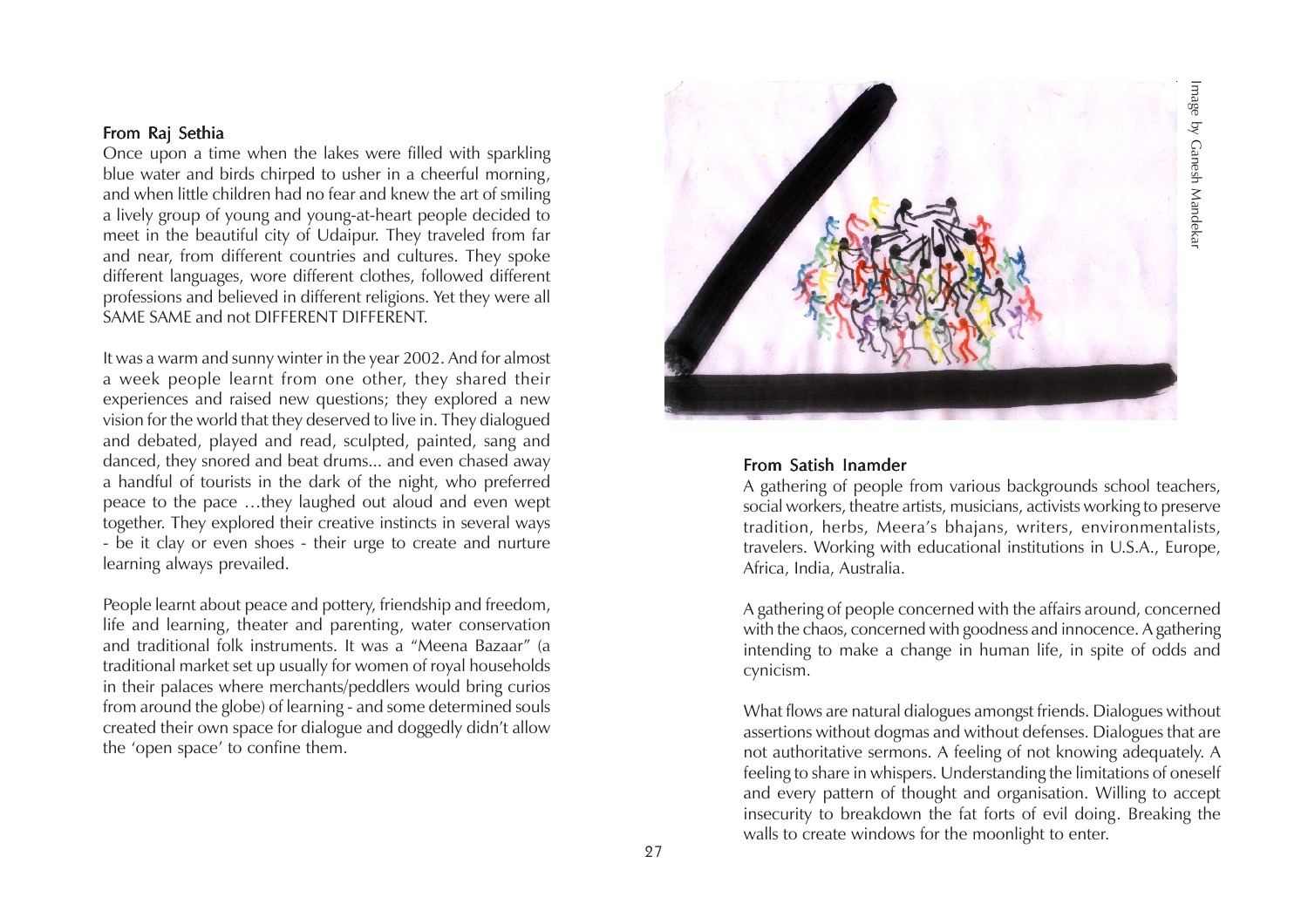# one-to-one opening introductions

- Share the story of your journey to the conference.
- What was a meaningful learning experience in your life? What were the conditions? Who was involved?
- What is most exciting for you personally about learning societies?
- What urgent or burning questions are you bringing to the conference?
- How are you feeling?

(or make your own, since these are entry points, not a questionaire)



pictured (from left to right): Deep in conversation - Smriti Sinha and Munir Fasheh Vineeta Sood and Claude Alvares Kameshwar Bahuguna and Dayal Chandra Soni





"Why I came here? I am not satisfied with the prevailing conditions in the country so I am in search of something worth having." – Kameshwar P Bahuguna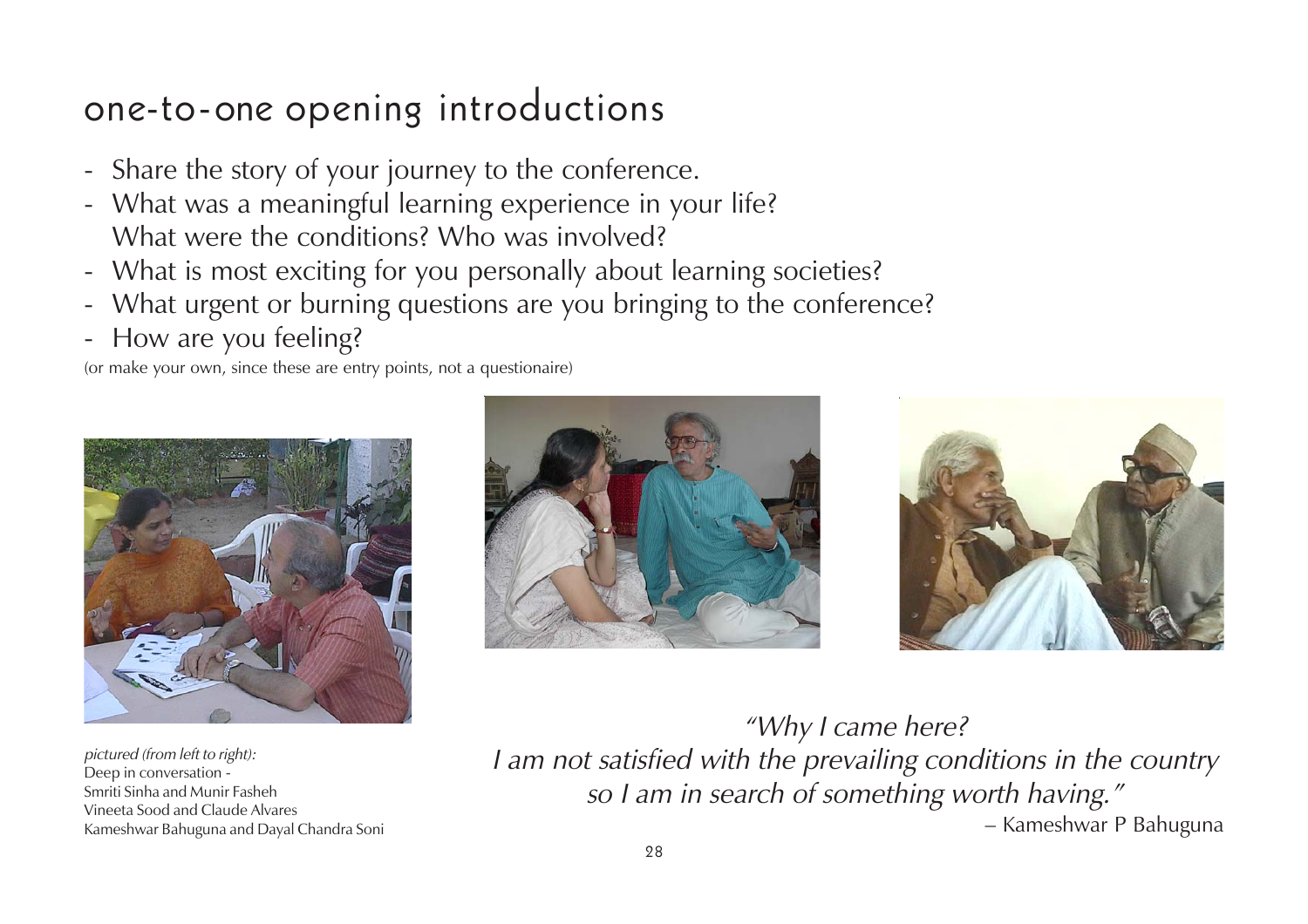### **Highlights from Dayalchandra Soni's Welcome Address**

### Society Should Itself Bear the Responsibility of Its Own Education

1. With my humble greetings, I would like to welcome all of you to Udaipur. As requested by friends at Shikshantar, I am sharing with you my views on the plight of Indian Education and beg your pardon for the mistakes I may commit in doing so. My view is that our society must itself bear the responsibility of its own education.

2. Today, India is suffering from the following wrong views of education:

- (a) The first wrong view is that human life, in itself, is educationally barren and that if there is any source of education, that source is the school-system alone.
- (b) Another wrong view is that the success of an educated person lies in his securing a service job and getting rid of personal occupation involving any physical labour.
- (c) Another wrong view is that abandoning the languages spoken by the common people and adopting foreign clothing, foreign etiquette and foreign languages prove that the person concerned is successfully educated.
- (d) The fourth wrong view is that getting a certificate of learning is the only, or the sole proof of one being an educated person. Whether a person is dishonest or honest, whether he is sincere in his assigned work or not, whether he is polluting the ecology or not, whether he respects his society's common man or not, are irrelevant questions for our educational system and the educated class of our society.

3. What I really wish to say and emphasize is that education does not only consist of one dimension of the knowledge or skill gained in a school, or a college or a university. Education is also deeply concerned with the moral and spiritual emancipation of a human being. In fact, in ancient India out-of-home education from a teacher was not needed to become qualified for a job. In ancient India, education from a teacher was considered necessary for the development of the moral and spiritual aspects of the human life. The job of the teacher (or the Guru) was to enable the student to recognize the dictation of his conscience and give him the capacity and the courage to abide by his conscience. The belief, in ancient India, was that if the people were taught to be governed by their own awakened conscience, the role of the king as a caretaker of the people's conduct would be minimized, and a state with a minimum government would be an ideal state. That was why, in ancient India, education of the people was not a state concern and people were autonomous about their education.

4. But, today, education is a state responsibility; it is a state concern. And today's state knows very well that if the people of the state are educated successfully to become morally and spiritually healthy, the health and responsibility of the state administration would be minimized, the bureaucracy of the state would become less relevant and such large paraphernalia of the state employees would become irrelevant and out-of-date. And that situation would be a calamity on the vested interests associated with the state machinery. That is the reason why the bureaucracy which is very powerful in the Indian government

will not allow a system of such education as would enhance the moral and spiritual dimensions of human behaviour.

Besides this, before 1947, India was being ruled by the British. These foreigners needed such Indians who could be manipulated to serve a foreign government for governing their own compatriots. For that purpose, they devised an educational system to be introduced and managed by their own government. The Britishers knew that education that would awaken and activate the conscience of the Indian people would not serve their purpose. So they used the state pattern of education for making the educated category of men indifferent towards the moral and spiritual aspects of behaviour. And they designed their educational pattern in such a way that it made people prefer government service over their traditional livelihoods. The British educationist Macaulay expunged manual work or productive bodylabour from the curriculum. The objective behind this step was to make the student unfit for any other job but the job of becoming an obedient servant of the British Government. Secondly, English language and British attires were made the supreme symbols of being educated and getting a government job. Thus, an educated person felt he was superior as compared to the common people of India.

This British education should have been replaced by a new Indian pattern of education after the attainment of freedom in 1947. But a government is just a government. It is wrong to hope that such an educational system as is controlled by any government can be revolutionized in favour of the common man. The educated person in India identifies himself with the special elite class. And this elite class continues to keep the Indian education devoted and wedded to elitism.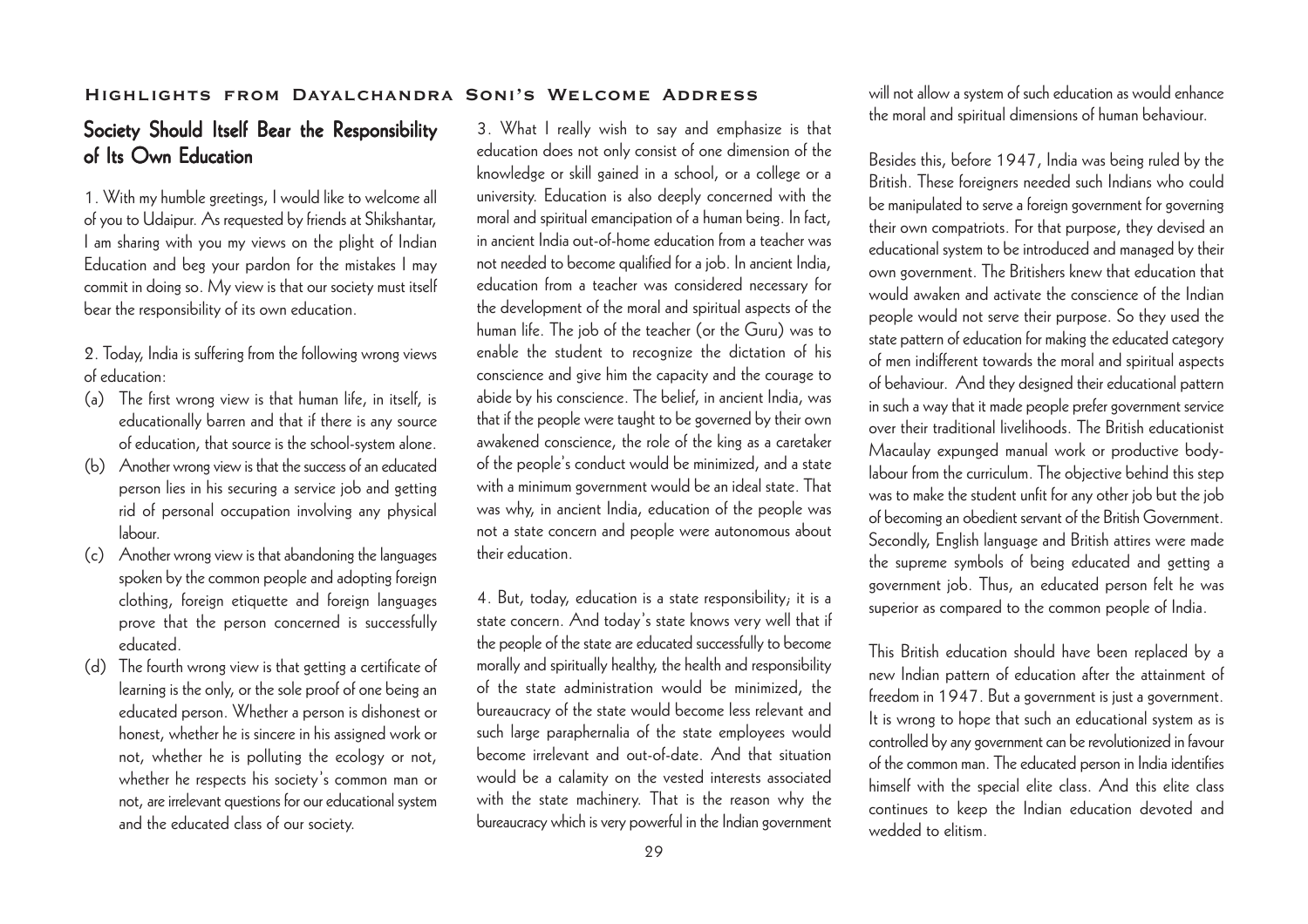8. Perhaps some people might feel that today's schools are good and beneficial for those individuals who are actually educated in them. But, to my mind, present schooling, which has been inherited by India from the British Government, is not only bad and unfortunate for the nation as a whole, but is also bad, harmful and unfortunate for those very people who attend them and are educated through such schooling.

If we carefully study the constitution, or the makeup of the human being, we shall discern that man is not made of the mind alone. Man is a joint creation of hands, heart and head. That is why any education which segregates a man's mind from his heart and hands and concentrates on his mind alone, cripples the man in the name of education. Right education is that education which preserves and deals with the whole man. Advocates for our present day scholarship try to plead that body-labour or craft work by hands is a hindrance for mental development and spiritual growth. But this pleading is wrong. The reality is that when a person abandons productive manual labour, he loses the courage of fighting for truth and preserving his integrity. He has to depend on paid service jobs only and carry out the orders and adjust with desires of his officer or his boss who happens to be his employer. Now if such a person is ordered to do something which his own conscience does not allow or approve what will such an educated or highly paid person do? He shall neither have the courage to protest, nor shall he have the courage of resigning and earning his livelihood by his own productive manual work.

Thus, the so-called educated person of today tends to suffer from moral impotence. Now, can we say or agree



Image by Panna Lal Patel

that the present schooling is good or beneficial even for the individual who has actually passed through such a schooling process? Outwardly, these white-collared government workers may appear to be well-placed and honorable. But they lack the inner tranquility, which a selfconfident manual labourer enjoys even without any schooling. No worldly richness and no worldly pleasure is greater than inner tranquility and the inner peace of a human being. But those people who have accepted to become dependent on and obedient to others, can never enjoy that tranquility and inner peace of mind. There are many voluntary institutions in our society which try to help and secure the poor and uneducated people, but there is no voluntary institution having pity on these pitiable bureaucrats who are suffering from inner poverty and anxieties.

9. What I have said above may create a misunderstanding that I am against all paid service jobs. I am not. What I wish to say is that a man should preserve his capacity to

do physical labour or craft work, even if he earns his livelihood from a paid service job. So that if he faces a situation in which he is required by his employer to do something which his inner conscience does not approve, he may resign and quit that paid service job and have the capacity to earn his livelihood by adopting a nonsalaried job of his own.

10. A misunderstanding which is prevalent in our society today is that reading or studying the books, performing various religious rites or pilgrimage, etc., are the main ways to preserve human dignity, human spirituality and human morality. But unless a man is capable of body labour to maintain his living, he cannot perform such formalities of religious or spiritual values. A flower may be fragrant and beautiful, but only when it is planted can it derive sustenance from the soil. In the same manner, bodily labour is helpful in the development of morality and spirituality of a human being. That is why no education should disregard productive manual labour.

11. Every educationist must know and remember that productive manual labour is the main educator of the human being. The schools and the teachers with their books are just helpers or assistants. Knowledge is sought and digested by a man only when he is facing some problems, when he has some questions and curiosity and when he can utilize the knowledge gained by him. This fertile situation can come up only when a student is engaged in productive manual work. Secondly, productive manual work connects the human individual with his natural and social environment. Thus, the knowledge he has gained through pursuing his manual work is such knowledge as would be immediately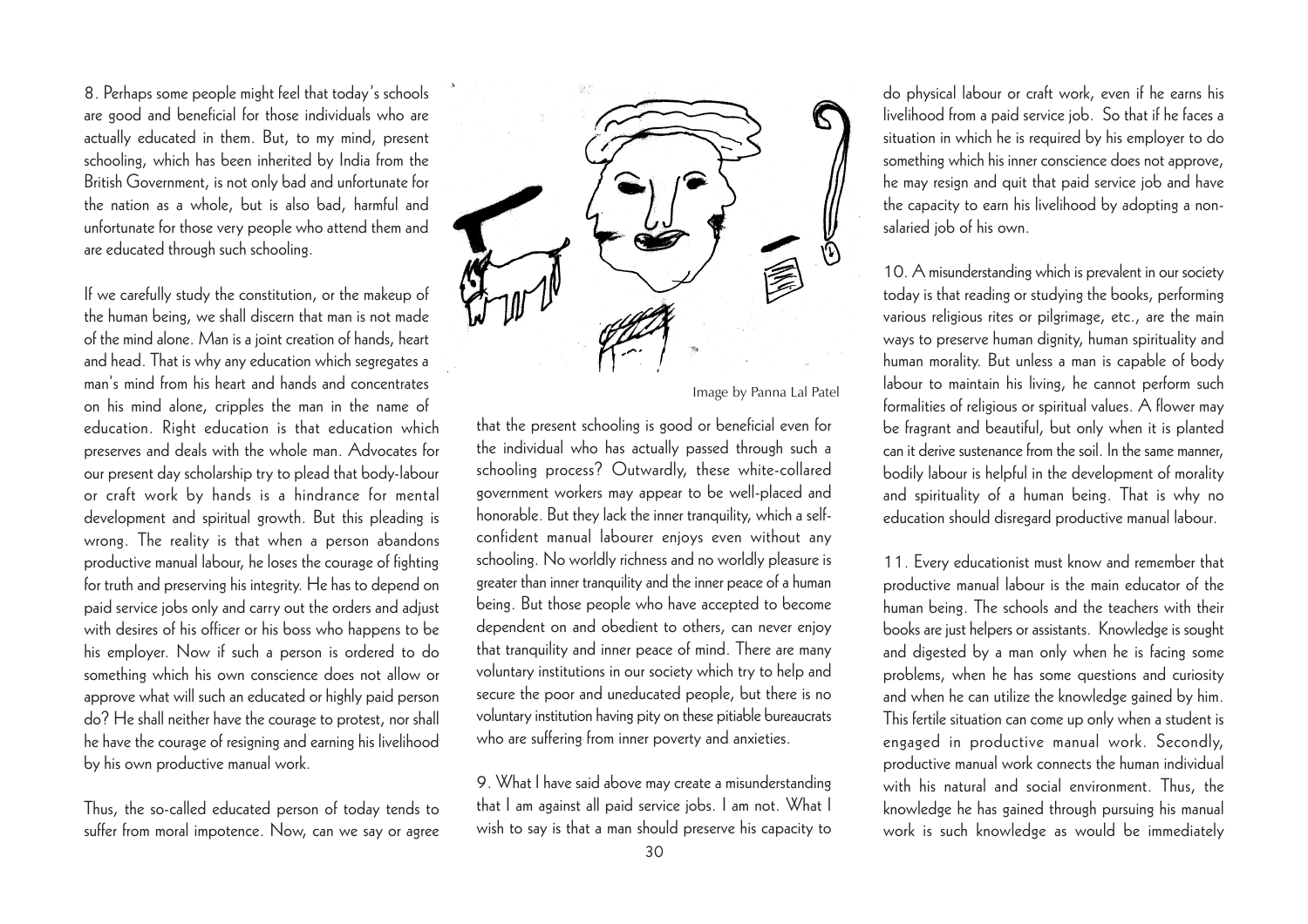relevant for him. All of us will agree that the knowledge gained in today's schools has no immediate utility or relevance for the students. It is the fear of the examination hall that compels the students to listen and to study, so that the knowledge could be helpful in the examination hall and provide the student a certificate, which may be his license for achieving a paid service job.

If we accept that work is the main educator of the human race, we shall agree that the school has no monopoly on education. Even those human beings who do not attend schools, that are engaged in productive manual work, are receiving solid and valid life-long continuing education.

12. We have dealt with the moral, spiritual and the knowledge gaining aspects of productive manual work. But, productive manual work has one more advantage in the education process. Today, our schools are providing education as a government charity, or it is being purchased by the money paid on school fees. But education which is either received as a charity, or purchased as a commodity, can never prove to be true education. An ingredient or component of economic self-support is also a must for the functioning of the educational process. Without an ingredient of some economic self-support, education cannot have the courage or the capacity for maintaining its autonomy. Thus, productive manual work can help the educators of our nation to resist wrong interference from our political parties or our bureaucrats.

14. The present situation is worse than British rule. During the British rule, this anti-people and pro-elite education was restricted to a few people. But today, the same antipeople education is being universalized. The result is that there is a lot of unemployment and frustration. The moral character of the Indians is falling day by day and since there is no work ethics now, the country is facing a serious financial bankruptcy which is a risk to our independence.

15. So my appeal to all of us is that together with our interest in the new idea of "Unfolding Learning Societies," we should also awaken our societies about the need of bearing the responsibility of right education of the people of our nation. More that half a century has passed after achieving political freedom, but educational freedom of the Indian people is nowhere to be seen. Real democracy is sustained by people's character, people's vigilance and people's power. Today's education is emaciating our people and our democracy is deteriorating in party politics and vote-manouvering. This situation is very unfortunate and the hope of redemption lies only in shifting of educational responsibility from the state to the people.

The basis of real democracy is not in people choosing their rulers. Real democracy is when people can choose their teachers.

Shri Dayal Chandra Soni was born in 1919 in Salumbar, Mewar, Rajasthan. Having received intensive training in Nai Talim, he worked for several years as a teacher in Vidya Bhawan in Udaipur. Over the past 60 years, Dayal ji has authored more than 300 essays and 25 books on basic education; non-formal, adult, and women's education; and public administration. At present, he lives with his wife and runs a small flour grinding mill. He can be reached at 26 Vidya Marg, Devali, Udaipur, Rajasthan 313004.

"Komal Kothari was sharing some of the 16,000 proverbs he has collected in Rajasthan. Hearing these proverbs I felt a great sense of loss. We don't use these anymore. Komal said pre-literate societies use them, but once they become literate, they stop." – Ravi Gulati